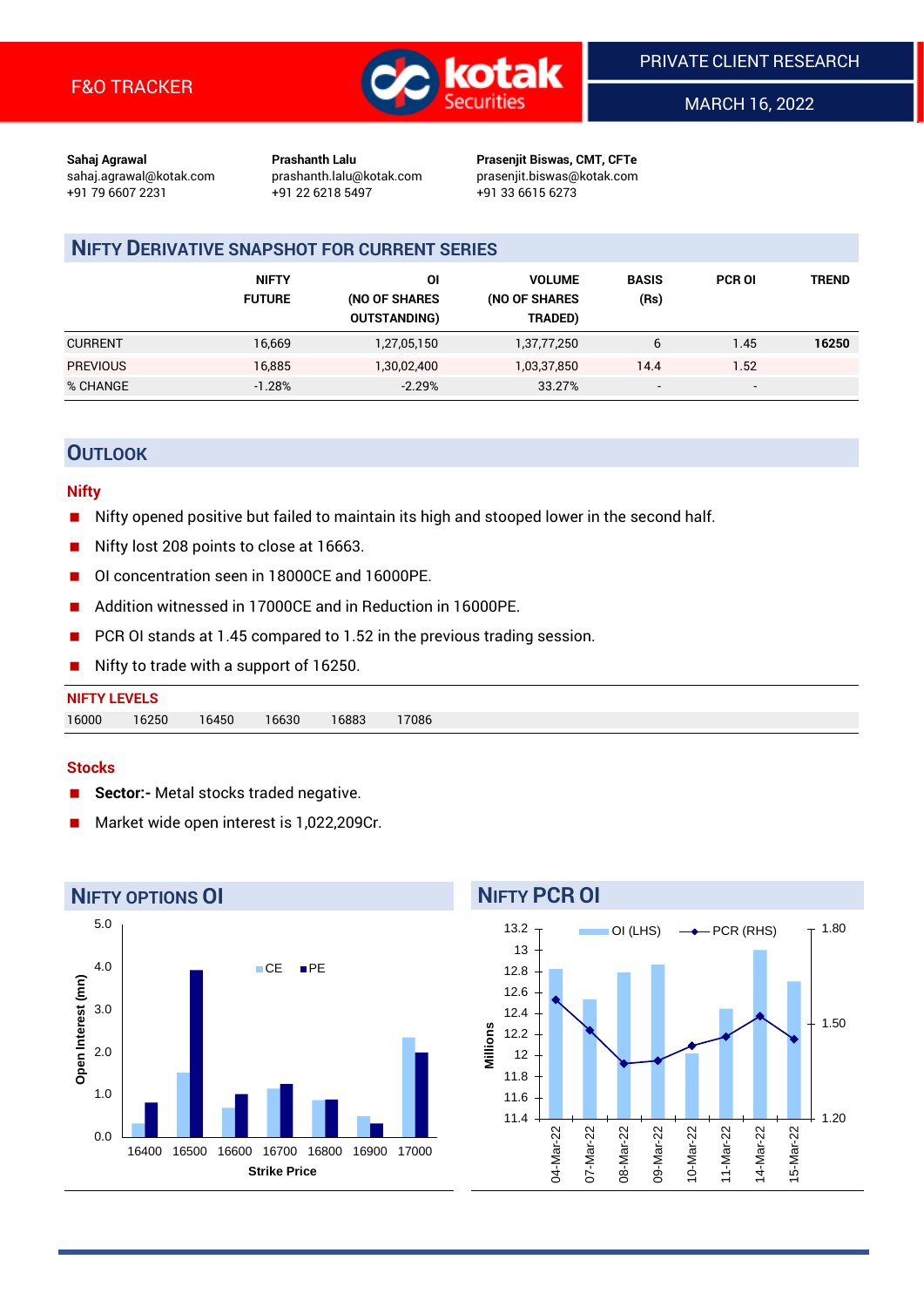# **FUTURE STATISTICS**

| <b>OI INCREASE</b> |  |  |  |  |
|--------------------|--|--|--|--|
|--------------------|--|--|--|--|

| <b>SYMBOL</b>     | ΟI     | ΟI          | <b>PRICE CHG</b> |
|-------------------|--------|-------------|------------------|
|                   | $(\%)$ | (SHARES)    | $(\%)$           |
| <b>OBEROIRLTY</b> | 17.7%  | 20,65,700   | $-0.9%$          |
| <b>DALBHARAT</b>  | 9.9%   | 8,18,500    | 1.2%             |
| <b>GAIL</b>       | 9.8%   | 3,48,18,800 | $-2.6%$          |
| <b>APOLLOTYRE</b> | 7.4%   | 1,59,75,000 | 0.1%             |
| <b>GSPL</b>       | 6.3%   | 23,66,400   | $-2.4%$          |
| <b>KOTAKBANK</b>  | 5.8%   | 1.54.49.200 | $-3.1%$          |
| <b>JKCEMENT</b>   | 5.7%   | 5,16,950    | 1.2%             |
| <b>BEL</b>        | 5.6%   | 2,87,96,400 | $-2.0%$          |
| <b>CUB</b>        | 5.5%   | 1,09,92,200 | $-0.6%$          |
| <b>IBULHSGFIN</b> | 5.3%   | 4.02.84.500 | 4.0%             |

| <b>OI DECREASE</b> |          |             |                  |
|--------------------|----------|-------------|------------------|
| <b>SYMBOL</b>      | ΟI       | ΟI          | <b>PRICE CHG</b> |
|                    | (%)      | (SHARES)    | (%)              |
| <b>PERSISTENT</b>  | $-27.3%$ | 3,25,200    | $-3.3%$          |
| <b>BALRAMCHIN</b>  | $-26.0%$ | 81,04,000   | $-7.0%$          |
| COROMANDEL         | $-23.4%$ | 7,49,375    | 1.4%             |
| <b>CHAMBLFERT</b>  | $-12.5%$ | 23,47,500   | $-3.5%$          |
| <b>GNFC</b>        | $-10.9%$ | 29,43,200   | $-4.5%$          |
| <b>AUBANK</b>      | $-10.2%$ | 28,54,500   | 4.3%             |
| <b>ALKEM</b>       | $-9.0%$  | 1,66,800    | $-0.2%$          |
| <b>PVR</b>         | $-7.8%$  | 27,08,178   | $-3.0%$          |
| <b>ONGC</b>        | $-6.9%$  | 4,26,96,500 | $-4.7%$          |
| <b>NAM-INDIA</b>   | $-5.6%$  | 22,76,800   | $-1.9%$          |

# **CASH STATISTICS**

| <b>TOP VOLUMES</b> |                      |              |              |  |  |  |  |  |
|--------------------|----------------------|--------------|--------------|--|--|--|--|--|
| <b>SYMBOL</b>      | <b>TRADED SHARES</b> | <b>VALUE</b> | <b>CLOSE</b> |  |  |  |  |  |
|                    | (QTY)                | (IN LAKHS)   |              |  |  |  |  |  |
| <b>TATAMOTORS</b>  | 4,77,06,136          | 1,98,694     | 414          |  |  |  |  |  |
| <b>ICICIBANK</b>   | 2,77,14,580          | 1,93,867     | 697          |  |  |  |  |  |
| <b>RELIANCE</b>    | 73,49,740            | 1,75,371     | 2,363        |  |  |  |  |  |
| <b>HDFCBANK</b>    | 94,33,964            | 1,35,379     | 1,424        |  |  |  |  |  |
| <b>TCS</b>         | 36,51,133            | 1,32,460     | 3,594        |  |  |  |  |  |
| <b>SBIN</b>        | 2,72,04,899          | 1,32,112     | 486          |  |  |  |  |  |
| <b>TATASTEEL</b>   | 96,14,313            | 1,20,368     | 1.234        |  |  |  |  |  |
| <b>MARUTI</b>      | 15,86,111            | 1,18,846     | 7,420        |  |  |  |  |  |
| <b>HDFC</b>        | 45,57,236            | 1,03,601     | 2,241        |  |  |  |  |  |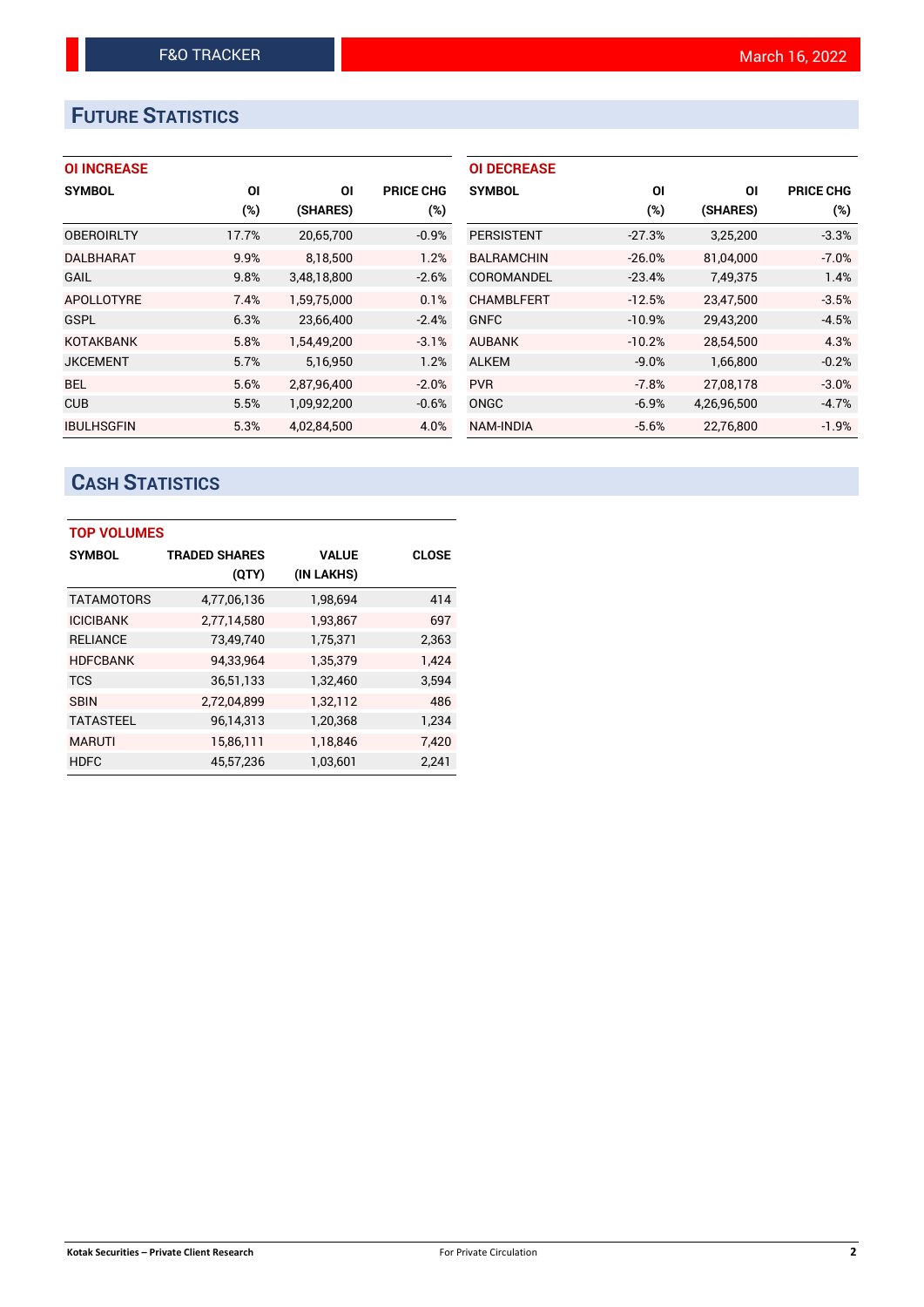# **OPTION STATISTICS**

## **SIGNIFICANT CALL OPEN INTEREST**

| <b>SYMBOL</b>     | <b>STRK</b>  | <b>OPTION</b> | <b>CLOSE</b> | <b>FUT</b>   | ΟI         |
|-------------------|--------------|---------------|--------------|--------------|------------|
|                   | <b>PRICE</b> | <b>TYPE</b>   | (RS)         | <b>CLOSE</b> | (SHARES)   |
| <b>NTPC</b>       | 135          | CE            | 0.8          | 131          | 407,83,500 |
| ONGC              | 200          | CE            | 0.6          | 164          | 181,79,700 |
| ONGC              | 170          | <b>CE</b>     | 3.1          | 164          | 145,22,200 |
| ONGC              | 180          | CE            | 1.5          | 164          | 114.19.100 |
| ONGC              | 190          | CE            | 0.9          | 164          | 91,86,100  |
| <b>TATAMOTORS</b> | 500          | <b>CE</b>     | 1.9          | 413          | 209,56,050 |
| <b>NTPC</b>       | 140          | <b>CE</b>     | 0.4          | 131          | 112,97,400 |
| <b>COALINDIA</b>  | 200          | CF            | 0.8          | 173          | 79.71.600  |
| ONGC              | 175          | <b>CE</b>     | 2.2          | 164          | 58,36,600  |
| <b>BPCL</b>       | 360          | CE            | 6.8          | 349          | 40.23.000  |

## **SIGNIFICANT PUT OPEN INTEREST**

| <b>SYMBOL</b>     | <b>STRK</b><br><b>PRICE</b> | <b>OPTION</b><br>TYPE | <b>CLOSE</b><br>(RS) | <b>FUT</b><br><b>CLOSE</b> | ΟI<br>(SHARES) |
|-------------------|-----------------------------|-----------------------|----------------------|----------------------------|----------------|
| ONGC              | 150                         | <b>PE</b>             | 1.4                  | 164                        | 35,65,100      |
| ONGC              | 160                         | PF                    | 4.0                  | 164                        | 32,80,200      |
| <b>CIPLA</b>      | 1,000                       | PF                    | 11.7                 | 1,063                      | 9,82,150       |
| <b>ITC</b>        | 220                         | PF                    | 0.6                  | 238                        | 92.83.200      |
| <b>ITC</b>        | 230                         | PF                    | 1.8                  | 238                        | 90,84,800      |
| <b>CIPLA</b>      | 900                         | PF                    | 2.7                  | 1,063                      | 8,27,450       |
| <b>HINDALCO</b>   | 550                         | PF                    | 12.3                 | 562                        | 25,78,925      |
| <b>MARUTI</b>     | 7.000                       | <b>PE</b>             | 108.4                | 7,430                      | 2,17,400       |
| COALINDIA         | 170                         | <b>PE</b>             | 4.3                  | 173                        | 27,72,000      |
| <b>TATAMOTORS</b> | 400                         | <b>PE</b>             | 13.5                 | 413                        | 62,52,900      |

| SIGNIFICANT CALL OPEN INTEREST ADDITION |              |               |             |        | SIGNIFICANT PUT OPEN INTEREST ADDITION |                   |              |               |             |        |              |
|-----------------------------------------|--------------|---------------|-------------|--------|----------------------------------------|-------------------|--------------|---------------|-------------|--------|--------------|
| <b>SYMBOL</b>                           | <b>STRK</b>  | <b>OPTION</b> | <b>OPEN</b> | OI CHG | <b>CLOSE</b>                           | <b>SYMBOL</b>     | <b>STRK</b>  | <b>OPTION</b> | <b>OPEN</b> | OI CHG | <b>CLOSE</b> |
|                                         | <b>PRICE</b> | <b>TYPE</b>   | <b>INT</b>  | (%)    | (Rs)                                   |                   | <b>PRICE</b> | <b>TYPE</b>   | <b>INT</b>  | (%)    | (Rs)         |
| <b>INDIACEM</b>                         | 212          | <b>CE</b>     | 3,30,600    | 2750%  | 6.9                                    | <b>TATACONSUM</b> | 750          | <b>PE</b>     | 1,05,300    | 643%   | 22.3         |
| <b>IBULHSGFIN</b>                       | 205          | <b>CE</b>     | 1.08.500    | 1067%  | 0.9                                    | <b>CIPLA</b>      | 1.060        | <b>PE</b>     | 1.85.250    | 391%   | 29.9         |
| <b>IBULHSGFIN</b>                       | 195          | <b>CE</b>     | 1,79,800    | 867%   | 1.5                                    | <b>CUB</b>        | 115          | <b>PE</b>     | 4,69,200    | 263%   | 2.9          |
| <b>PNB</b>                              | 51           | <b>CE</b>     | 1,12,000    | 600%   | 0.1                                    | M&M               | 760          | <b>PE</b>     | 2.34.500    | 232%   | 19.3         |
| <b>FEDERALBNK</b>                       | 113          | <b>CE</b>     | 7,20,000    | 555%   | 0.2                                    | <b>BANDHANBNK</b> | 275          | <b>PE</b>     | 2,25,000    | 221%   | 10.6         |
| <b>TATACONSUM</b>                       | 820          | <b>CE</b>     | 1,95,750    | 480%   | 4.2                                    | <b>TATACONSUM</b> | 730          | <b>PE</b>     | 1.18.800    | 220%   | 13.8         |
| APOLLOTYRE                              | 190          | <b>CE</b>     | 41,95,000   | 420%   | 6.1                                    | M&M               | 670          | PE            | 1,34,400    | 195%   | 2.8          |
| <b>HDFCBANK</b>                         | 1,590        | <b>CE</b>     | 1.17.150    | 407%   | 1.9                                    | <b>IBULHSGFIN</b> | 160          | <b>PE</b>     | 13.67.100   | 167%   | 11.7         |
| <b>TATACONSUM</b>                       | 780          | <b>CE</b>     | 4,40,100    | 338%   | 12.0                                   | <b>FSL</b>        | 120          | <b>PE</b>     | 7,56,600    | 153%   | 5.4          |
| APOLLOTYRE                              | 192          | <b>CE</b>     | 2.90.000    | 330%   | 5.1                                    | <b>APOLLOTYRE</b> | 175          | PE.           | 4.55.000    | 153%   | 4.7          |

|                  | <b>CALL OPTION VOLUMES</b> |               |                  |              | <b>PUT OPTION VOLUMES</b> |              |               |                  |              |
|------------------|----------------------------|---------------|------------------|--------------|---------------------------|--------------|---------------|------------------|--------------|
| <b>SYMBOL</b>    | <b>STRK</b>                | <b>OPTION</b> | <b>CONTRACTS</b> | <b>CLOSE</b> | <b>SYMBOL</b>             | <b>STRK</b>  | <b>OPTION</b> | <b>CONTRACTS</b> | <b>CLOSE</b> |
|                  | <b>PRICE</b>               | <b>TYPE</b>   |                  | (Rs)         |                           | <b>PRICE</b> | <b>TYPE</b>   |                  | (Rs)         |
| <b>RELIANCE</b>  | 2,400                      | <b>CE</b>     | 26,865           | 44.8         | <b>RELIANCE</b>           | 2,400        | <b>PE</b>     | 12,865           | 72.6         |
| <b>RELIANCE</b>  | 2.500                      | <b>CE</b>     | 24.923           | 15.7         | <b>RELIANCE</b>           | 2,300        | <b>PE</b>     | 10.545           | 31.1         |
| <b>MARUTI</b>    | 8,000                      | <b>CE</b>     | 23,618           | 68.8         | <b>INFY</b>               | 1,800        | PE            | 8,664            | 23.4         |
| <b>MARUTI</b>    | 7.500                      | <b>CE</b>     | 20.742           | 220.4        | <b>TATASTEEL</b>          | 1,200        | <b>PE</b>     | 8.050            | 32.2         |
| <b>ITC</b>       | 250                        | <b>CE</b>     | 17,001           | 1.5          | <b>ITC</b>                | 230          | <b>PE</b>     | 7,540            | 1.8          |
| <b>TATASTEEL</b> | 1,300                      | <b>CE</b>     | 16,433           | 24.1         | <b>RELIANCE</b>           | 2,200        | <b>PE</b>     | 6.996            | 13.7         |
| <b>CIPLA</b>     | 1,100                      | <b>CE</b>     | 15,106           | 16.4         | <b>INFY</b>               | 1,860        | <b>PE</b>     | 6,791            | 47.8         |
| <b>SBIN</b>      | 500                        | <b>CE</b>     | 14.364           | 8.9          | <b>MARUTI</b>             | 7.000        | <b>PE</b>     | 6.384            | 108.4        |
| <b>INFY</b>      | 1,900                      | <b>CE</b>     | 14.078           | 19.4         | <b>INFY</b>               | 1.840        | <b>PE</b>     | 6.358            | 37.7         |
| <b>RELIANCE</b>  | 2.440                      | <b>CE</b>     | 13,888           | 29.9         | <b>SBIN</b>               | 480          | <b>PE</b>     | 6.215            | 12.9         |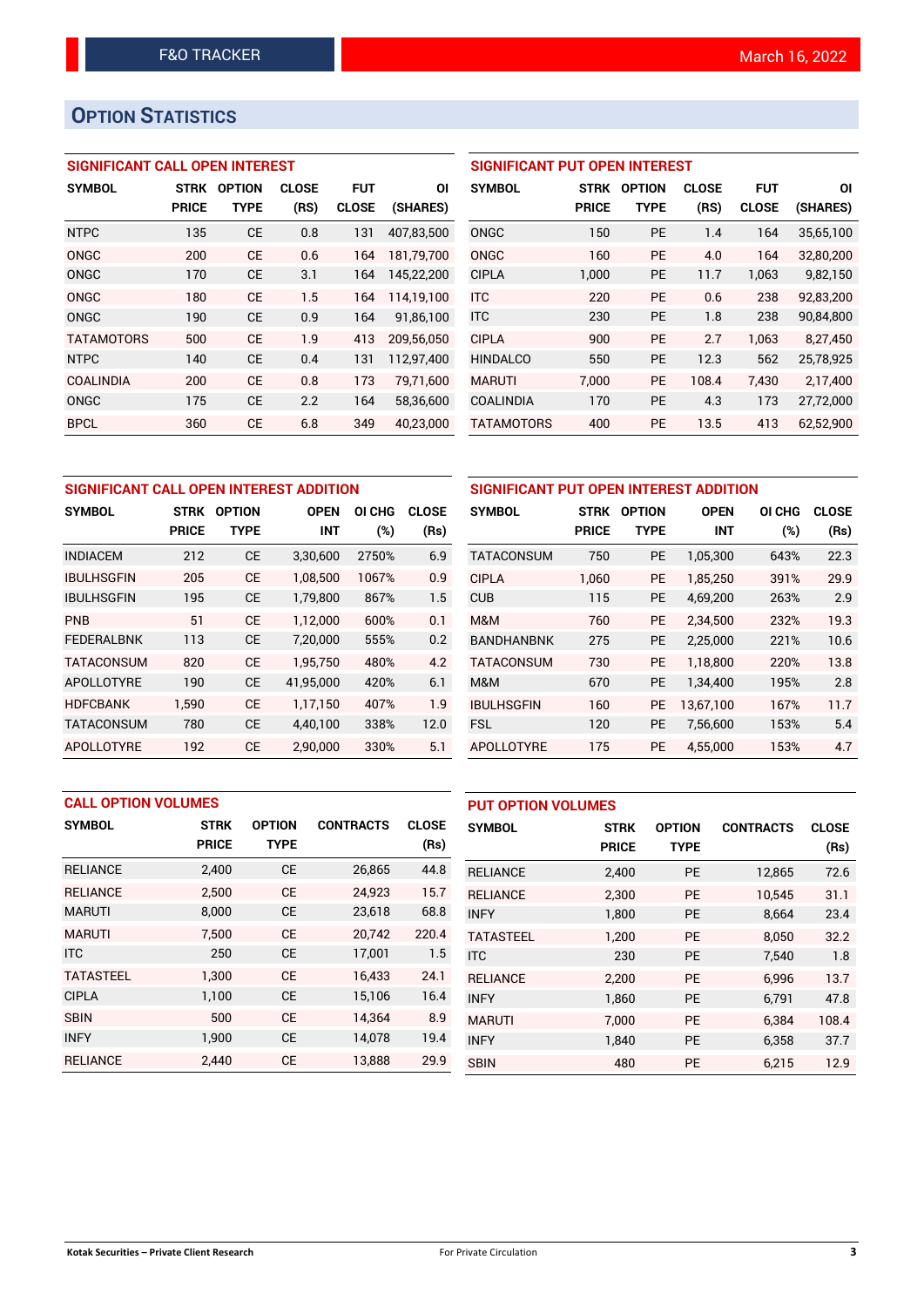### **RATING SCALE (PRIVATE CLIENT GROUP)**

- **BUY**  Stock/Index looks strong from the expiry/near term perspective and is expected to gain on the basis of technical and/or derivative parameters. Time frame is minimum of current expiry and in certain cases extend to the next series depending on the stock behaviour. Strict stop loss needs to be adhered to for every buy/long recommendation given.
- **SELL** Stock/Index looks weak from the expiry/near term perspective and is expected to gain on the basis of technical and/or derivative parameters. Time frame is minimum of current expiry and in certain cases extend to the next series depending on the stock behaviour. Strict stop loss needs to be adhered to for every sell/short recommendation given.

#### **FUNDAMENTAL RESEARCH TEAM (PRIVATE CLIENT GROUP)**

**Shrikant Chouhan Arun Agarwal Amit Agarwal, CFA Hemali Dhame** shrikant.chouhan@kotak.com arun.agarwal@kotak.com agarwal.amit@kotak.com Hemali.Dhame@kotak.com +91 22 6218 5408 +91 22 6218 6443 +91 22 6218 6439 +91 22 6218 6433

jatin.damania@kotak.com +91 22 6218 6440 +91 22 6218 6432 +91 80801 97299 +91 22 6218 6427

**Sumit Pokharna** Pankaj Kumar<br>Oil and Gas, Information Tech Construction, C sumit.pokharna@kotak.com pankajr.kumar@kotak.com +91 22 6218 6438 +91 22 6218 6434

**Jatin Damania Purvi Shah Rini Mehta K. Kathirvelu**

Construction, Capital Goods & Midcaps

Transportation, Paints, FMCG

Metals & Mining, Midcap Pharmaceuticals Pharmaceuticals Research Associate Support Executive<br>
iatin.damania@kotak.com purvi.shah@kotak.com rini.mehta@kotak.com k.kathirvelu@kotak.com

## **TECHNICAL RESEARCH TEAM (PRIVATE CLIENT GROUP)**

**Shrikant Chouhan Amol Athawale Sayed Haider** [shrikant.chouhan@kotak.com](mailto:shrikant.chouhan@kotak.com) [amol.athawale@kotak.com](mailto:amol.athawale@kotak.com) Research Associate +91 22 6218 5408 +91 20 6620 3350 [sayed.haider@kotak.com](mailto:sayed.haider@kotak.com)

+91 22 62185498

#### **DERIVATIVES RESEARCH TEAM (PRIVATE CLIENT GROUP)**

+91 79 6607 2231 +91 22 6218 5497 +91 33 6615 6273

**Sahaj Agrawal Prashanth Lalu Prasenjit Biswas, CMT, CFTe** [prasenjit.biswas@kotak.com](mailto:prasenjit.biswas@kotak.com)